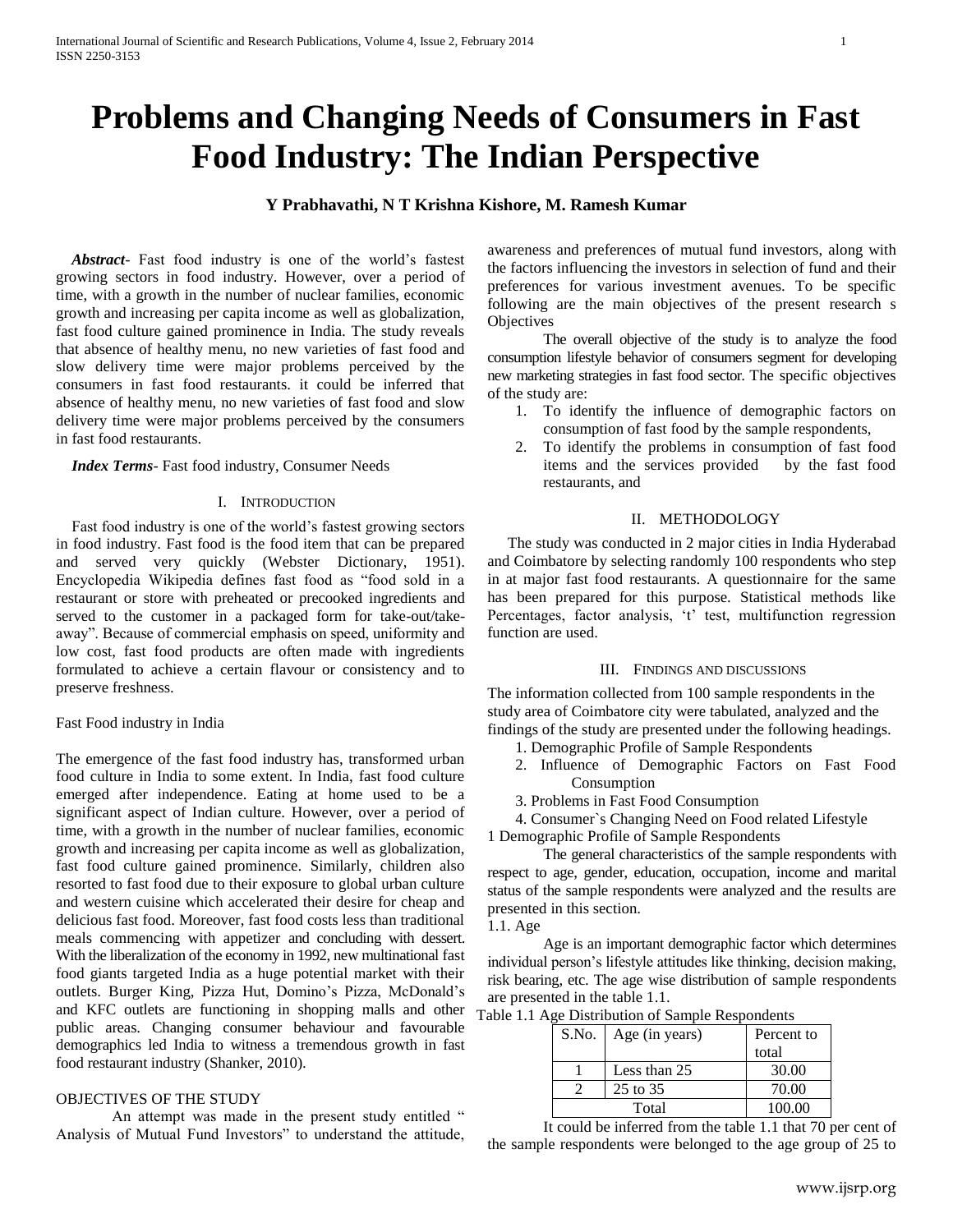35 years and 30 per cent of them were in the age group of below 25 years. It shows that majority of the respondents are in the age group of 25-35 years and are classified as young consumers. 1.2. Gender

Men and women tend to have different attitudinal and behavioural orientation based partly on genetic makeup and partly on socialization. Gender role varies in terms of region and social development of a country. Hence, gender role is important in lifestyle behavior particularly in food habits. The details on distribution of sample respondents with respect to gender are analyzed and presented in the table 1.2.

Table 1.2 Gender Profile of Sample Respondents

| S.<br>No. | Gender | Percent to total |
|-----------|--------|------------------|
|           | Male   | 50.00            |
| 2.        | Female | 50.00            |
|           | Total  | 100.00           |

It could be observed from the table 1.2 that male and female gender accounted for 50 per cent i.e. half of the sample respondents belonged to male gender and the remaining 50 per cent were belonged to female gender. So, it could be concluded that male and female gender has equal lifestyle behaviour with regard to consumption of fast food.

1.3. Education

Education plays a major role in influencing consumers in their approach and attitude towards spending and their lifestyle activity. The educational status of sample respondents are presented in the table 1.3.

Table 1.3 Educational Status of Sample Respondents

| S.  | Education     | Percent to |
|-----|---------------|------------|
| No. | Category      | total      |
|     | Graduate      | 66.00      |
| 2.  | Post Graduate | 30.00      |
| 3.  | Above Post    | 4.00       |
|     | graduation    |            |
|     | Total         | 100.00     |

It is revealed from the table 1.3 that majority (66 per cent) of sample respondents were completed graduation, 30 per cent of respondents had post graduate level of education and only 4 per cent of them were completed above post graduate qualification. Thus, it could be inferred that sample respondents holding degree level education forms the major consumer group in the present study.

1.4. Occupational Status

The occupational status of sample respondents were analyzed and the results are presented in the table 1.4.

| S.  | Occupation      | Percent to total |
|-----|-----------------|------------------|
| No. |                 |                  |
|     | Private         | 77.00            |
|     | Employees       |                  |
| 2.  | <b>Business</b> | 23.00            |
|     | Owners          |                  |
|     | Total           | 100.00           |

It could be observed from the table 1.4 that most of the respondents (77 per cent) belonged to working professionals (private sector employment) and 23 per cent were business owners. It shows that majority of the sample respondents are working group and earn income from private entities. 1.5. Income

Income level of consumers has significant role in influencing the decision making process on their own. Increasing disposable income of young consumers define their lifestyle and food habits. Hence, income levels of sample respondents were analyzed and the results are presented in the table 1.5.

| S.<br>No.      | Monthly<br>Income $(Rs.)$ | Percent to total |
|----------------|---------------------------|------------------|
| 1.             | 15000-20000               | 30.00            |
| 2.             | 21000-25000               | 47.00            |
| 3.             | 26000-30000               | 15.00            |
| 4.             | > 30000                   | 8.00             |
| Total          |                           | 100.00           |
| Average Income |                           | 25260            |
| (Rs./Month)    |                           |                  |

Table 1.5 Income Distribution of Sample Respondents

It could be observed from the table 1.5 that 47 per cent of sample respondents had monthly income ranging from Rs.21000 to Rs.25000 followed by 30 per cent of the respondents earn between Rs.15000 to Rs.20000 and 15 per cent of respondents having income range of Rs. 26000 to Rs.30000. It is also observed that only 8 per cent of them are earning a monthly income of above Rs.30000. Hence, it is inferred that majority of the sample respondents earn monthly income ranges from Rs.15000 to Rs. 25000 and the average monthly income for the sample respondents was Rs. 25260 per month.

## 1.6. Marital status

The marital status of sample respondents have major role in spending towards fast food. Hence, the details on marital status of sample respondents were analyzed and the results are presented in the table 1.6.

| S.  | Marital       | Percent to total |
|-----|---------------|------------------|
| No. | <b>Status</b> |                  |
|     | Single        | 87.00            |
|     | Married       | 13.00            |
|     | Total         | 100.00           |

Table 1.6 Marital Status of Sample Respondents

It could be observed from the table 1.6 that among the total sample respondents, 87 per cent of them were belonged to single (unmarried) group and remaining 13 per cent were married. Thus, in the present study single, unmarried consumer groups formed the major category having convenient lifestyle towards consumption of fast food. These findings are contradicted with results of Chae and Ryu (2010) where among the total respondents in Korea, 56.3 percent were single unmarried group and 43.7 per cent belonged to married group.

2.1. Influence of Demographic Factors on Fast Food Consumption

To identify the influence of demographic variables such as age, income, gender, education, occupation and frequency of eating on fast food consumption, multiple linear regression was used.

The results indicated that coefficient of multiple determination  $(R^2)$  was 0.53 implying that 53 per cent of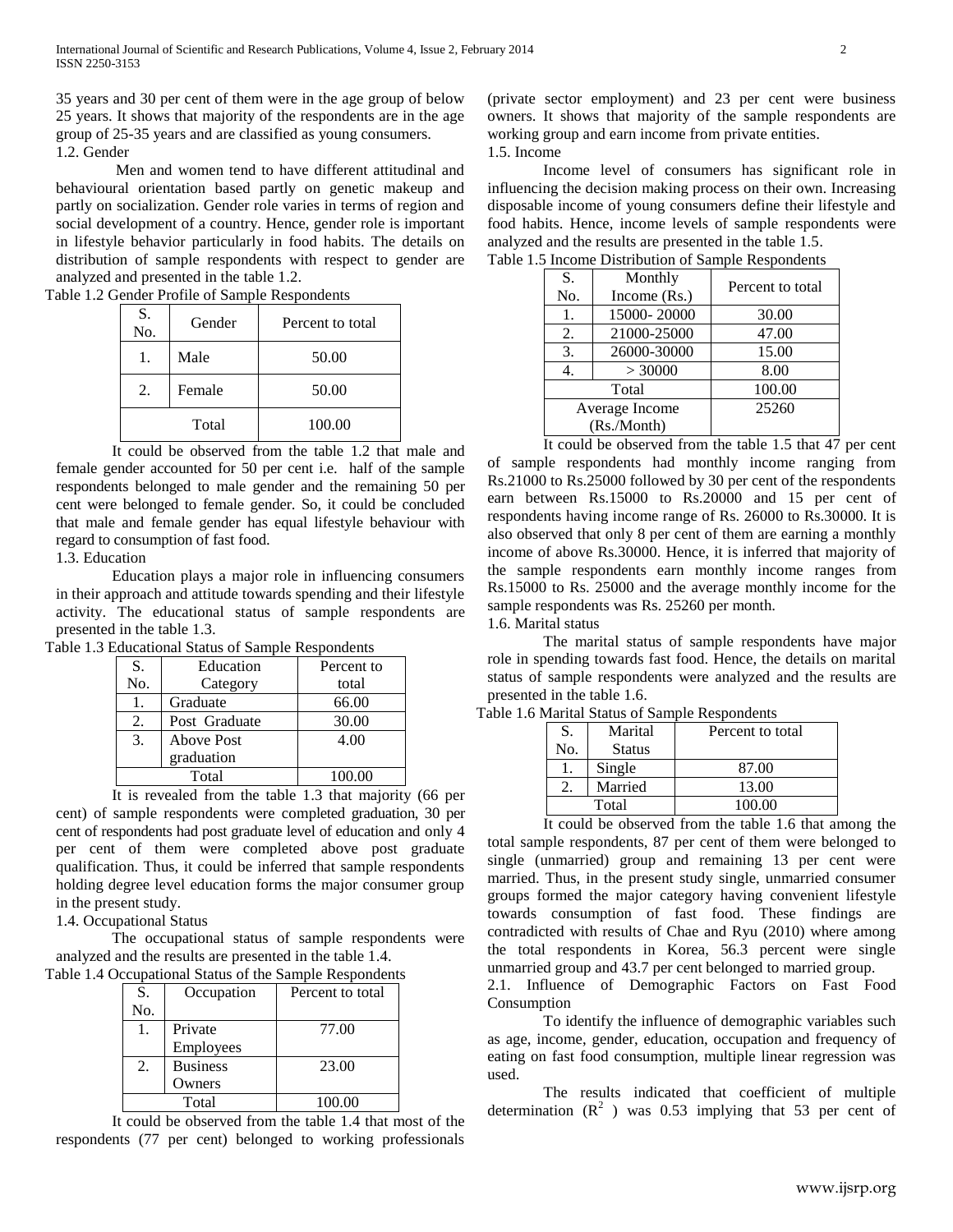variation in expenditure on consumption of fast food was explained by the independent variables selected for the study.

Among the six variables identified for the study, three variables viz., age, income and occupation were found to have significant relationship with consumption expenditure on fast food.

Age of the respondent was found to be significant at five per cent level but had negative influence on fast food consumption expenditure. This implied that an increase in age of the respondent by one year would decrease consumption expenditure on fast food by Rs.91.65 per capita per month. It is clearly evident that as the age of consumer increases, the tendency to consume fast food will decease and naturally consumption expenditure will decrease.

Similarly, income of the sample respondents was found to be stastically significant at one per cent level and had positive relationship with fast food consumption. This implies that as income increases by one rupee, the consumption expenditure on fast food will increase by Rs.0.05 per month. It is clearly evident that as income increases, the consumers lifestyle changing towards convenience lifestyle.

Occupation of the sample respondents was found to be significant at 10 per cent level but had a negative influence on fast food consumption expenditure. This indicated that sample respondent who are working in private companies are found to spend less towards fast food when compared to business owners.

Hence, it is concluded that age, income and occupation of the respondents had significant influence on consumption expenditure towards fast food.

3.1 Constraints in Consuming Fast Food

The problems perceived by respondents in fast food menus and services provided by organized fast food restaurants were analyzed and the results are presented in the table 3.1. Table 3.1 Problems in Consumption of Fast Food

| S.<br>No. | Constraints          | Percent to<br>total |
|-----------|----------------------|---------------------|
| 1.        | Unhealthy /high fat  | 41.00               |
|           | content              |                     |
| 2.        | No new variety       | 38.00               |
| 3.        | Delivery is not fast | 14.00               |
| 4.        | Lack of Information  | 7.00                |
|           | about menu           |                     |
|           | Total                | 100.00              |
|           |                      |                     |

It could be seen from the table 2.2 that 41 per cent of respondents perceived that high fat content in fast food menu is the major problem in consumption of fast food and 38 per cent of the respondents revealed that no new varieties in fast food restaurants. Time taken for serving the fast food menu is too slow in fast food restaurants was another major constraint which was expressed by 14 per cent of the sample respondents. Thus, it could be inferred that absence of healthy menu, no new varieties of fast food and slow delivery time were major problems perceived by the consumers in fast food restaurants.

4.1. Changing Need on Food related Lifestyle

To capture the consumer's interests on changing needs of product or service is the part of lifestyle approach. Hence, the changing needs of respondents on fast food was analyzed. 4.2. Opinion on Food suits for lifestyle

Respondent's opinion on the kind of food suits for their lifestyle was analyzed and the results are presented in the table 4.2.

Table. 4.2 Opinion on Changing Needs on Lifestyle

| S.  | Particular      | Number of   | Percent to |
|-----|-----------------|-------------|------------|
| No. |                 | Respondents | total      |
| 1.  | Home made food  | 55          | 55.00      |
| 2.  | Balanced        | 16          | 16.00      |
|     | nutritious food |             |            |
| 3.  | Low fat food    | 16          | 16.00      |
| 4.  | More vegetable  | 13          | 13.00      |
|     | ingredients     |             |            |
|     | Total           |             | 100.00     |

Results revealed that 55 per cent of respondents expressed that home made food is the healthy food followed by balanced nutritious food (16 per cent), low fat food (16 per cent) and food contains more vegetable ingredients (13 per cent) to lead a healthy life. Hence, It is inferred that young consumers are in need of looking for healthy food and healthier lifestyle and they consider foods which are homemade, nutritious and more of vegetable ingredients which are suitable for their healthy lifestyle.

These results were supported by similar findings observed in South Africa by Steyn and Marais (2010) among young consumers which found that 78 per cent of the total sample consumers indicated that they would choose a healthier option if it is available in fast food menu.

4.3 Respondent`s Suggestions for New Fast Food menus

The sample respondents were asked to suggest the new fast food items that are expected from the organized fast food restaurants were analyzed and the results are presented in the table 4.3.

Table 4.3. Suggestions given by Sample Respondents for Introducing New Fast Food Items

| S.  | <b>Expectation of New</b>       | Number of   | Percent to |
|-----|---------------------------------|-------------|------------|
| No. | <b>Fast Food Items</b>          | Respondents | total      |
| 1.  | Dry Fruit Pizza                 | 14          | 14.00      |
| 2.  | Variety of Soups                | 13          | 13.00      |
| 3.  | Mushroom<br>Sandwitch           | 10          | 10.00      |
| 4.  | <b>Green Peas</b><br>Sandwitch  | 5           | 5.00       |
| 5.  | <b>Sweet Corn Pastas</b>        | 5           | 5.00       |
| 6.  | Pumpkin Ice cream<br>as dessert | 5           | 5.00       |
| 7.  | Garlic Pizza                    | 5           | 5.00       |
| 8.  | <b>Fish Burgers</b>             | 3           | 3.00       |
| 9.  | No suggestions                  | 50          | 50.00      |
|     | Total                           | 100         | 100.00     |

It is observed from the table 4.3 that 50 per cent of the respondents did not give any suggestions with regard to expectation of new fast food menu. The remaining 50 per cent of the respondents revealed that dry fruit pizzas as a new fast food (14 per cent) followed by more soup varieties (13 per cent) and sandwitch based fast food categories (15 per cent) were expected by them. Thus, it is inferred that vegetable based fast food items are expected by the young consumers.